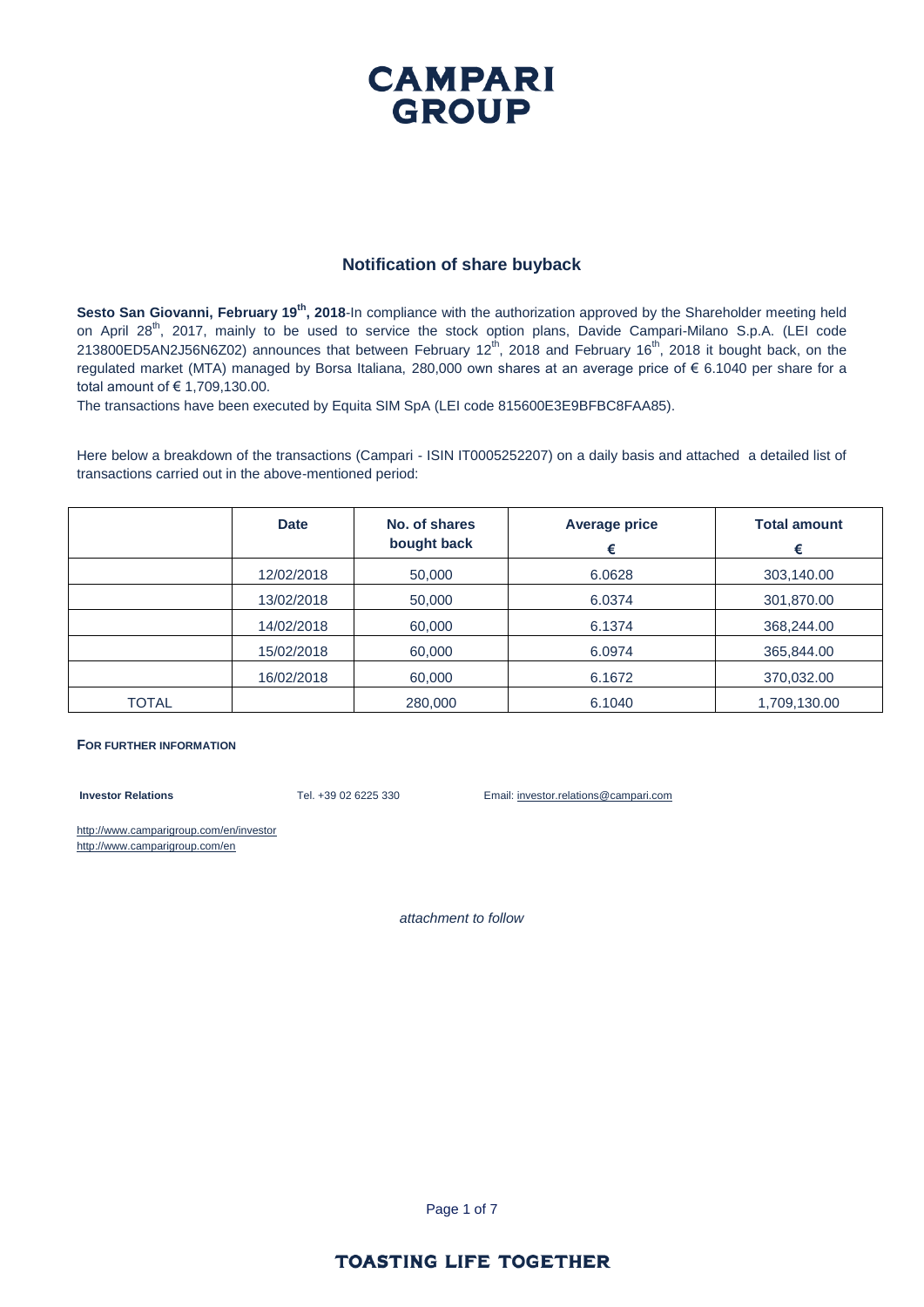| <b>DATE</b> | <b>HOUR</b> | AVV | <b>PRICE</b> | NO. OF<br><b>SHARES</b> |
|-------------|-------------|-----|--------------|-------------------------|
| 12-feb-18   | 9:01:17 AM  | A   | 6,1          | 1448                    |
| 12-feb-18   | 9:01:17 AM  | A   | 6,1          | 1052                    |
| 12-feb-18   | 9:03:43 AM  | Α   | 6,055        | 861                     |
| 12-feb-18   | 9:03:46 AM  | Α   | 6,055        | 1139                    |
| 12-feb-18   | 9:12:08 AM  | A   | 6,05         | 2500                    |
| 12-feb-18   | 9:23:28 AM  | A   | 6,065        | 86                      |
| 12-feb-18   | 9:23:33 AM  | A   | 6,065        | 800                     |
| 12-feb-18   | 9:23:33 AM  | Α   | 6,065        | 906                     |
| 12-feb-18   | 9:24:23 AM  | Α   | 6,065        | 50                      |
| 12-feb-18   | 9:24:47 AM  | Α   | 6,065        | 87                      |
| 12-feb-18   | 9:26:09 AM  | Α   | 6,065        | 1071                    |
| 12-feb-18   | 9:34:25 AM  | A   | 6,06         | 872                     |
| 12-feb-18   | 9:34:56 AM  | А   | 6,06         | 1060                    |
| 12-feb-18   | 9:34:56 AM  | Α   | 6,06         | 1068                    |
| 12-feb-18   | 10:19:47 AM | А   | 6,06         | 1060                    |
| 12-feb-18   | 10:19:47 AM | A   | 6,06         | 3940                    |
| 12-feb-18   | 11:39:01 AM | Α   | 6,045        | 767                     |
| 12-feb-18   | 11:40:00 AM | A   | 6,045        | 750                     |
| 12-feb-18   | 11:40:10 AM | Α   | 6,045        | 1483                    |
| 12-feb-18   | 12:01:33 PM | A   | 6,06         | 2538                    |
| 12-feb-18   | 12:01:33 PM | Α   | 6,06         | 1462                    |
| 12-feb-18   | 1:45:26 PM  | А   | 6,045        | 200                     |
| 12-feb-18   | 1:47:46 PM  | Α   | 6,045        | 355                     |
| 12-feb-18   | 1:47:46 PM  | Α   | 6,045        | 2124                    |
| 12-feb-18   | 1:47:46 PM  | A   | 6,045        | 1321                    |
| 12-feb-18   | 2:38:29 PM  | Α   | 6,055        | 2625                    |
| 12-feb-18   | 2:38:29 PM  | Α   | 6,055        | 375                     |
| 12-feb-18   | 4:52:46 PM  | Α   | 6,07         | 2890                    |
| 12-feb-18   | 4:52:46 PM  | A   | 6,07         | 490                     |

Page 2 of 7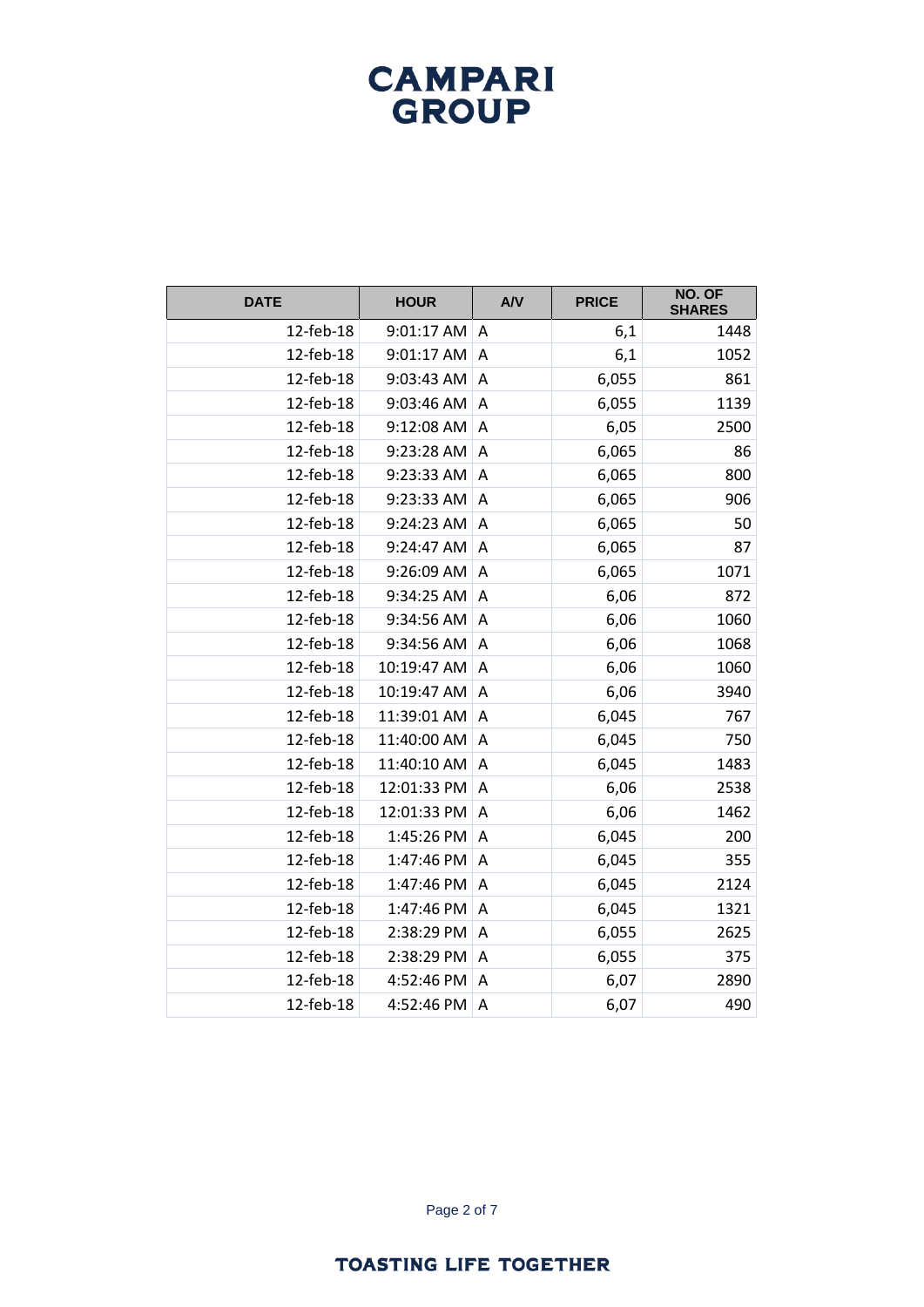| 12-feb-18 | 4:52:46 PM  | A                         | 6,07  | 1620  |
|-----------|-------------|---------------------------|-------|-------|
| 12-feb-18 | 5:06:18 PM  | A                         | 6,07  | 4071  |
| 12-feb-18 | 5:06:18 PM  | A                         | 6,07  | 3929  |
| 12-feb-18 | 5:07:29 PM  | A                         | 6,07  | 1959  |
| 12-feb-18 | 5:07:29 PM  | $\overline{A}$            | 6,07  | 1041  |
| 12-feb-18 | 5:21:20 PM  | A                         | 6,07  | 450   |
| 12-feb-18 | 5:21:20 PM  | A                         | 6,07  | 1353  |
| 12-feb-18 | 5:21:20 PM  | $\overline{A}$            | 6,07  | 197   |
| 13-feb-18 | 10:00:12 AM | A                         | 6,07  | 539   |
| 13-feb-18 | 10:00:12 AM | Α                         | 6,07  | 4801  |
| 13-feb-18 | 10:00:12 AM | A                         | 6,07  | 14    |
| 13-feb-18 | 10:00:12 AM | A                         | 6,07  | 1500  |
| 13-feb-18 | 10:00:12 AM | A                         | 6,07  | 1346  |
| 13-feb-18 | 10:00:12 AM | A                         | 6,07  | 1800  |
| 13-feb-18 | 12:35:53 PM | A                         | 6,015 | 300   |
| 13-feb-18 | 12:35:53 PM | A                         | 6,015 | 9700  |
| 13-feb-18 | 1:35:32 PM  | A                         | 6,005 | 10000 |
| 13-feb-18 | 4:03:17 PM  | $\overline{A}$            | 6,02  | 1000  |
| 13-feb-18 | 4:23:53 PM  | A                         | 6,05  | 4400  |
| 13-feb-18 | 4:23:53 PM  | A                         | 6,05  | 1500  |
| 13-feb-18 | 4:23:53 PM  | $\overline{A}$            | 6,05  | 673   |
| 13-feb-18 | 4:23:53 PM  | A                         | 6,05  | 1500  |
| 13-feb-18 | 4:23:53 PM  | A                         | 6,05  | 927   |
| 13-feb-18 | 5:00:00 PM  | $\boldsymbol{\mathsf{A}}$ | 6,05  | 3550  |
| 13-feb-18 | 5:00:00 PM  | Α                         | 6,05  | 2413  |
| 13-feb-18 | 5:00:00 PM  | A                         | 6,05  | 1596  |
| 13-feb-18 | 5:00:00 PM  | A                         | 6,05  | 2201  |
| 13-feb-18 | 5:00:00 PM  | Α                         | 6,05  | 240   |
| 14-feb-18 | 9:05:57 AM  | A                         | 6,1   | 1773  |
| 14-feb-18 | 9:05:57 AM  | A                         | 6,1   | 2227  |
| 14-feb-18 | 9:25:51 AM  | Α                         | 6,09  | 2382  |
| 14-feb-18 | 9:25:51 AM  | A                         | 6,09  | 1618  |
|           |             |                           |       |       |

Page 3 of 7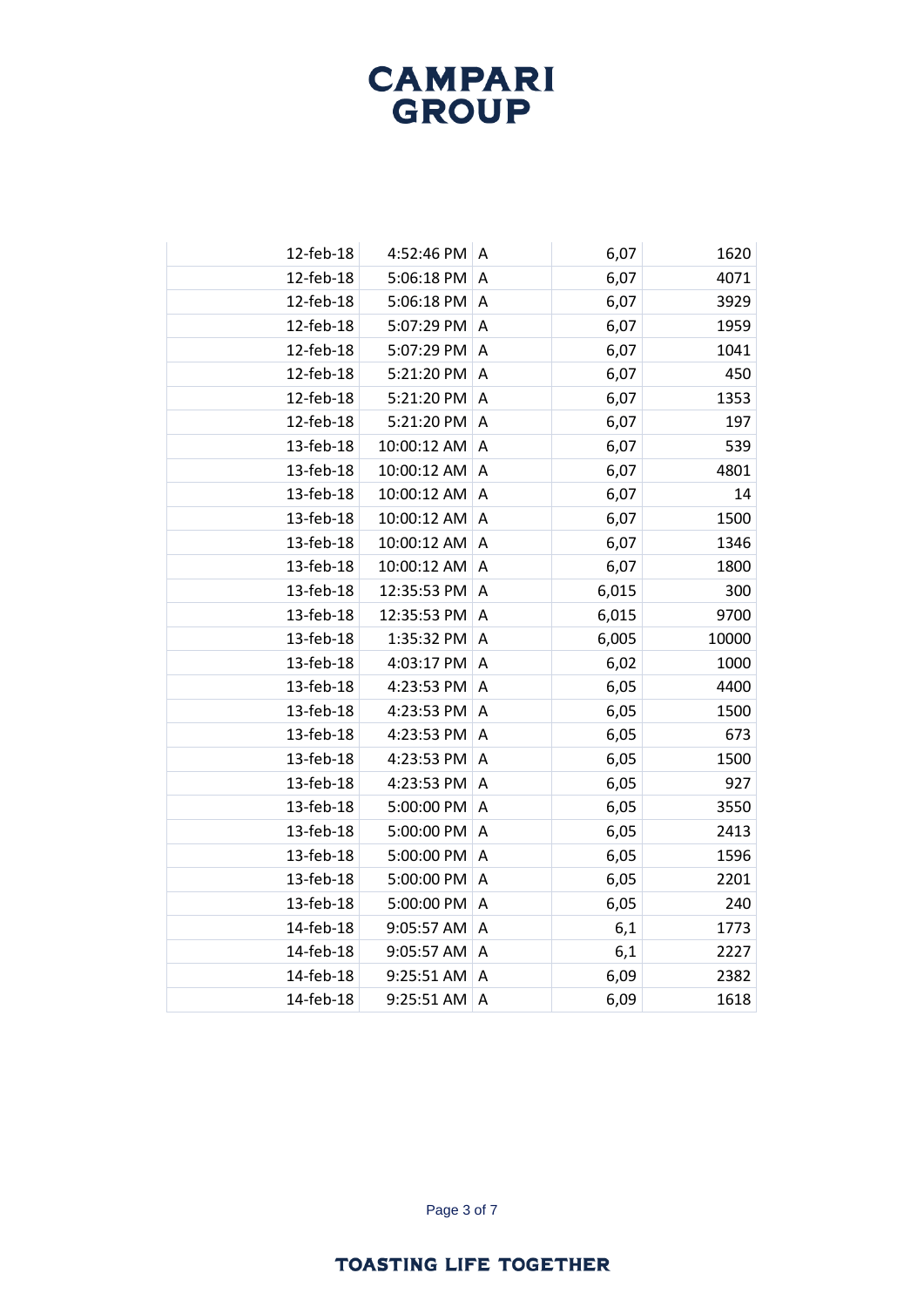| 14-feb-18 | 9:26:14 AM   A |                | 6,085 | 1465 |
|-----------|----------------|----------------|-------|------|
| 14-feb-18 | 9:26:14 AM     | A              | 6,085 | 2535 |
| 14-feb-18 | 9:39:55 AM     | Α              | 6,11  | 3937 |
| 14-feb-18 | 9:39:55 AM     | A              | 6,11  | 63   |
| 14-feb-18 | 10:34:48 AM    | A              | 6,13  | 843  |
| 14-feb-18 | 10:34:58 AM    | Α              | 6,13  | 849  |
| 14-feb-18 | 10:35:57 AM    | A              | 6,13  | 2308 |
| 14-feb-18 | 11:32:01 AM    | A              | 6,15  | 200  |
| 14-feb-18 | 11:33:03 AM    | Α              | 6,15  | 161  |
| 14-feb-18 | 11:33:27 AM    | A              | 6,15  | 1450 |
| 14-feb-18 | 11:34:31 AM    | A              | 6,15  | 2189 |
| 14-feb-18 | 11:45:42 AM    | A              | 6,13  | 703  |
| 14-feb-18 | 11:45:42 AM    | Α              | 6,13  | 681  |
| 14-feb-18 | 11:45:42 AM    | A              | 6,13  | 720  |
| 14-feb-18 | 11:45:42 AM    | A              | 6,13  | 2880 |
| 14-feb-18 | 11:45:42 AM    | Α              | 6,13  | 720  |
| 14-feb-18 | 11:45:42 AM    | Α              | 6,13  | 279  |
| 14-feb-18 | 11:45:42 AM    | A              | 6,13  | 17   |
| 14-feb-18 | 12:51:58 PM    | Α              | 6,155 | 3280 |
| 14-feb-18 | 12:51:58 PM    | A              | 6,155 | 720  |
| 14-feb-18 | 1:34:07 PM     | A              | 6,15  | 6000 |
| 14-feb-18 | 2:53:09 PM     | Α              | 6,115 | 5000 |
| 14-feb-18 | 3:39:58 PM     | A              | 6,16  | 4800 |
| 14-feb-18 | 3:39:58 PM     | A              | 6,16  | 200  |
| 14-feb-18 | 4:23:52 PM     | A              | 6,195 | 1489 |
| 14-feb-18 | 4:23:52 PM     | A              | 6,195 | 455  |
| 14-feb-18 | 4:23:52 PM     | $\overline{A}$ | 6,195 | 1900 |
| 14-feb-18 | 4:23:52 PM     | Α              | 6,195 | 1500 |
| 14-feb-18 | 4:23:52 PM     | $\overline{A}$ | 6,195 | 656  |
| 14-feb-18 | 5:09:47 PM     | $\overline{A}$ | 6,185 | 4000 |
| 15-feb-18 | 9:01:40 AM     | A              | 6,125 | 4000 |
| 15-feb-18 | 10:00:28 AM    | A              | 6,055 | 2712 |

Page 4 of 7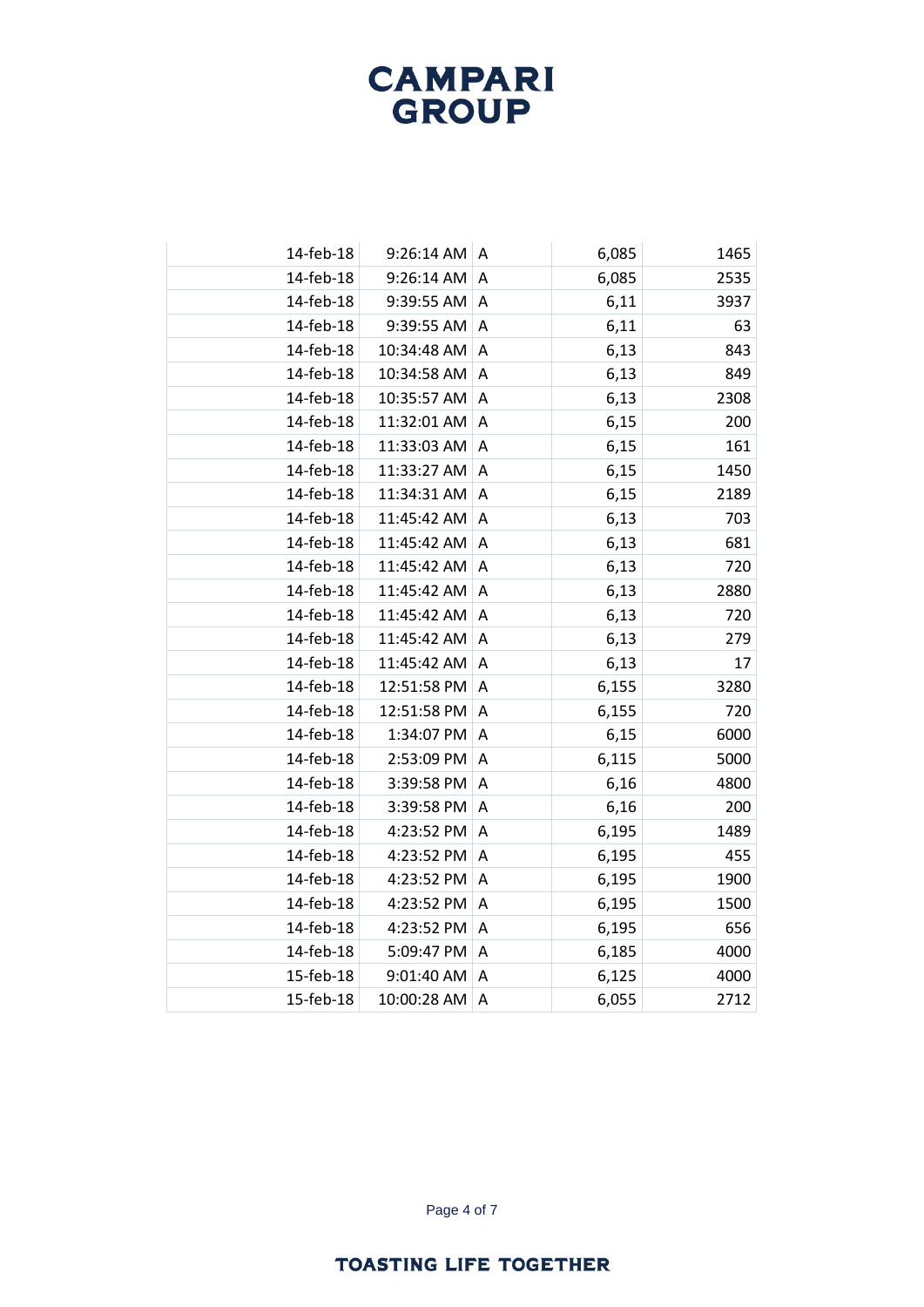| 15-feb-18 | 10:00:31 AM A |                           | 6,055 | 2000 |
|-----------|---------------|---------------------------|-------|------|
| 15-feb-18 | 10:00:31 AM   | A                         | 6,055 | 915  |
| 15-feb-18 | 10:00:31 AM   | Α                         | 6,055 | 373  |
| 15-feb-18 | 10:28:00 AM   | A                         | 6,08  | 4800 |
| 15-feb-18 | 10:28:00 AM   | A                         | 6,08  | 200  |
| 15-feb-18 | 11:18:07 AM   | $\boldsymbol{\mathsf{A}}$ | 6,1   | 746  |
| 15-feb-18 | 11:18:07 AM   | A                         | 6,1   | 1867 |
| 15-feb-18 | 11:18:07 AM   | A                         | 6,1   | 2055 |
| 15-feb-18 | 11:18:07 AM   | A                         | 6,1   | 332  |
| 15-feb-18 | 11:29:51 AM   | A                         | 6,095 | 5000 |
| 15-feb-18 | 11:39:26 AM   | $\overline{A}$            | 6,095 | 1500 |
| 15-feb-18 | 11:39:26 AM   | A                         | 6,095 | 300  |
| 15-feb-18 | 11:39:26 AM   | A                         | 6,095 | 542  |
| 15-feb-18 | 11:40:38 AM   | A                         | 6,095 | 158  |
| 15-feb-18 | 11:57:23 AM   | $\overline{A}$            | 6,1   | 920  |
| 15-feb-18 | 11:57:23 AM   | A                         | 6,1   | 4080 |
| 15-feb-18 | 12:35:10 PM   | A                         | 6,1   | 3448 |
| 15-feb-18 | 12:35:10 PM   | A                         | 6,1   | 1552 |
| 15-feb-18 | 1:52:35 PM    | A                         | 6,105 | 1800 |
| 15-feb-18 | 1:52:35 PM    | A                         | 6,105 | 1500 |
| 15-feb-18 | 1:52:35 PM    | A                         | 6,105 | 4200 |
| 15-feb-18 | 3:01:40 PM    | A                         | 6,1   | 836  |
| 15-feb-18 | 3:05:47 PM    | A                         | 6,11  | 100  |
| 15-feb-18 | 3:10:17 PM    | A                         | 6,115 | 198  |
| 15-feb-18 | 3:10:17 PM    | A                         | 6,115 | 3000 |
| 15-feb-18 | 3:10:17 PM    | A                         | 6,115 | 866  |
| 15-feb-18 | 5:35:57 PM    | A                         | 6,105 | 978  |
| 15-feb-18 | 5:35:57 PM    | A                         | 6,105 | 932  |
| 15-feb-18 | 5:35:57 PM    | A                         | 6,105 | 4092 |
| 15-feb-18 | 5:35:57 PM    | A                         | 6,105 | 3850 |
| 15-feb-18 | 5:35:57 PM    | Α                         | 6,105 | 148  |
| 16-feb-18 | 9:01:40 AM    | A                         | 6,12  | 1643 |

Page 5 of 7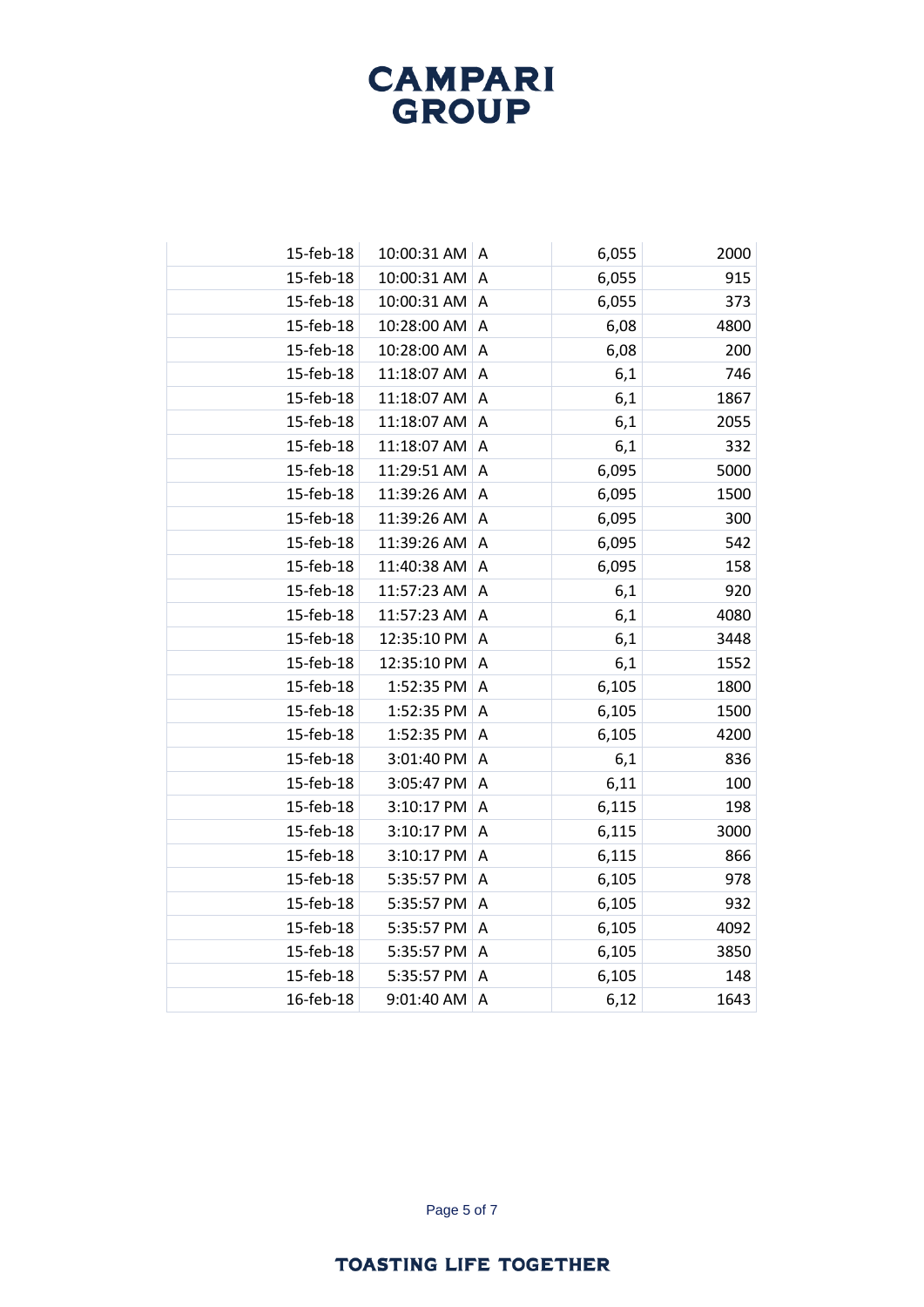| 16-feb-18 | 9:01:40 AM A |   | 6,12  | 2357 |
|-----------|--------------|---|-------|------|
| 16-feb-18 | 9:06:19 AM   | A | 6,105 | 1500 |
| 16-feb-18 | 9:06:19 AM   | A | 6,105 | 396  |
| 16-feb-18 | 9:06:19 AM   | A | 6,105 | 2400 |
| 16-feb-18 | 9:06:19 AM   | A | 6,105 | 1574 |
| 16-feb-18 | 9:06:19 AM   | Α | 6,105 | 130  |
| 16-feb-18 | 9:18:31 AM   | A | 6,12  | 1500 |
| 16-feb-18 | 9:45:47 AM   | A | 6,16  | 2446 |
| 16-feb-18 | 9:45:47 AM   | A | 6,16  | 554  |
| 16-feb-18 | 10:04:12 AM  | A | 6,17  | 3000 |
| 16-feb-18 | 10:04:12 AM  | A | 6,17  | 500  |
| 16-feb-18 | 10:12:52 AM  | A | 6,17  | 3000 |
| 16-feb-18 | 12:42:15 PM  | A | 6,165 | 100  |
| 16-feb-18 | 12:43:48 PM  | A | 6,165 | 100  |
| 16-feb-18 | 12:54:40 PM  | A | 6,165 | 7155 |
| 16-feb-18 | 12:54:40 PM  | A | 6,165 | 1645 |
| 16-feb-18 | 3:00:01 PM   | A | 6,175 | 5000 |
| 16-feb-18 | 3:04:36 PM   | A | 6,185 | 1324 |
| 16-feb-18 | 3:04:36 PM   | A | 6,185 | 2221 |
| 16-feb-18 | 3:05:27 PM   | Α | 6,185 | 500  |
| 16-feb-18 | 3:07:38 PM   | A | 6,185 | 955  |
| 16-feb-18 | 4:00:08 PM   | A | 6,175 | 1412 |
| 16-feb-18 | 4:00:08 PM   | A | 6,175 | 3588 |
| 16-feb-18 | 5:01:20 PM   | A | 6,2   | 112  |
| 16-feb-18 | 5:03:16 PM   | A | 6,2   | 518  |
| 16-feb-18 | 5:03:16 PM   | A | 6,2   | 534  |
| 16-feb-18 | 5:03:16 PM   | Α | 6,2   | 1797 |
| 16-feb-18 | 5:03:16 PM   | A | 6,2   | 719  |
| 16-feb-18 | 5:03:16 PM   | Α | 6,2   | 720  |
| 16-feb-18 | 5:03:16 PM   | A | 6,2   | 2880 |
| 16-feb-18 | 5:03:16 PM   | Α | 6,2   | 720  |
| 16-feb-18 | 5:09:03 PM   | A | 6,195 | 1000 |
|           |              |   |       |      |

Page 6 of 7